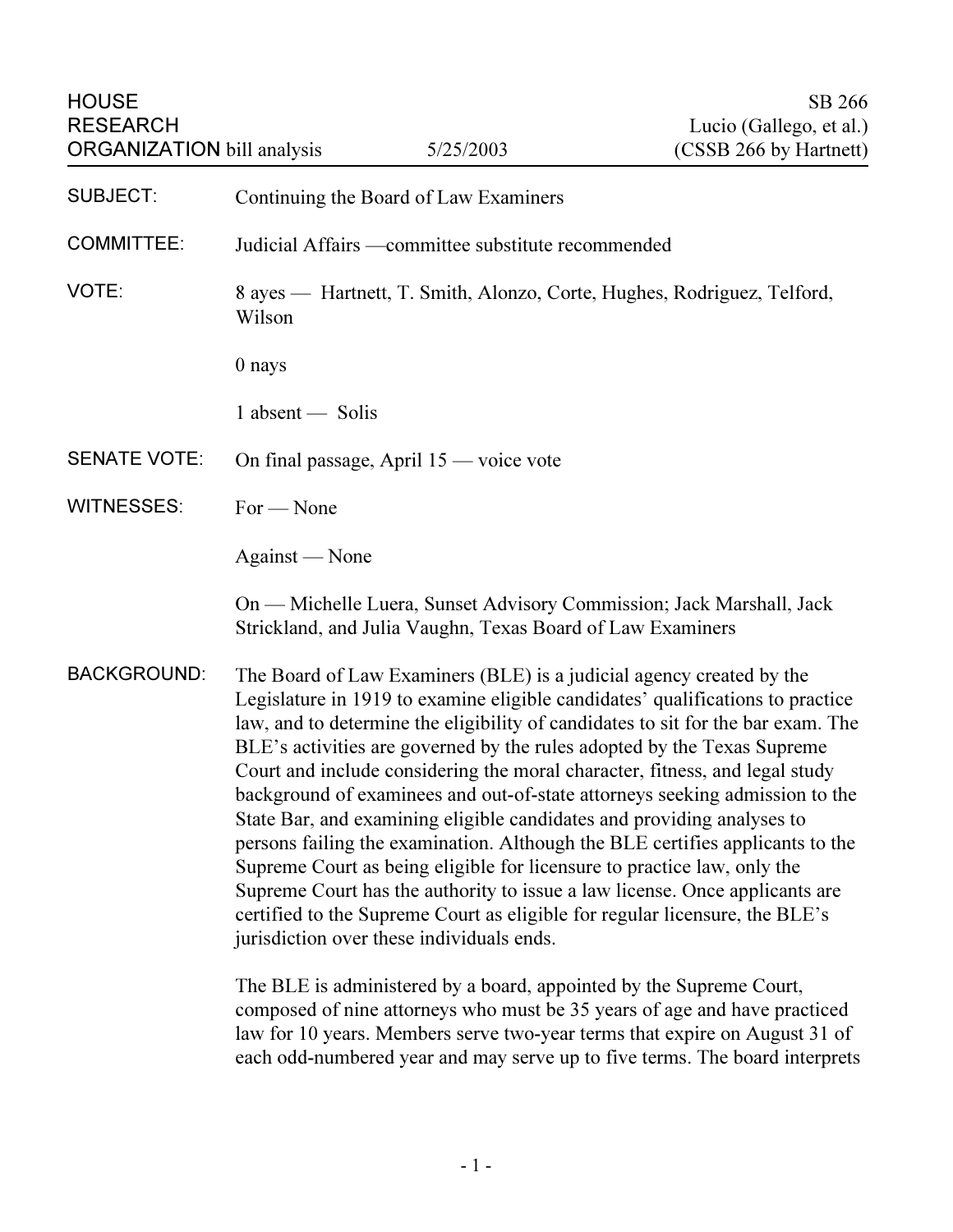## SB 266 House Research Organization page 2  $r^{2}$

and implements rules adopted by the Supreme Court, considers policy and budgetary matters, develops, administers, and grades bar examinations, and meets with persons who failed the exam to provide analysis.

A person has five years from the date of beginning law school to complete all of the graduation requirements. In certain circumstances, such as impending military deployment, persons may be eligible to take the bar exam when they have four or fewer semester credit hours remaining in their law school education, but are not eligible to be licensed until after completion of graduation requirements.

DIGEST: CSSB 266 would continue the BLE until 2015 and provide that board members serve staggered six-year terms, with the terms of one-third of the members expiring on August 31 of each odd-numbered year.

> The bill would require that BLE deliberations, hearings, and determinations relating to moral character and fitness of an applicant be closed to the public and that related records be confidential. This also would apply to a request that the BLE provide testing accommodations for an applicant with physical, mental, or developmental disability who wished to take the bar exam. In any case, an applicant could request that a hearing be open to persons designated by the applicant.

> CSSB 266 would allow a person who had studied law at an approved law school and who had satisfied all requirements for a law degree, other than completing the final 12 semester hours or the equivalent required for graduation, to be eligible to take the bar exam. Any person qualified to take the bar exam under this provision, could not be licensed to practice law until graduation or until satisfying all graduation requirements. Such a person would have two years from the date of satisfactorily completing all parts of the bar exam to satisfy all requirements of graduating from law school. This provision would expire on September 1, 2004.

The bill would allow, upon a showing of good cause or to prevent financial hardship, the BLE to permit an applicant to file an application not later than the 60th day after the deadline for payment of applicable late fees. These provisions would not apply to an applicant who failed the preceding bar exam.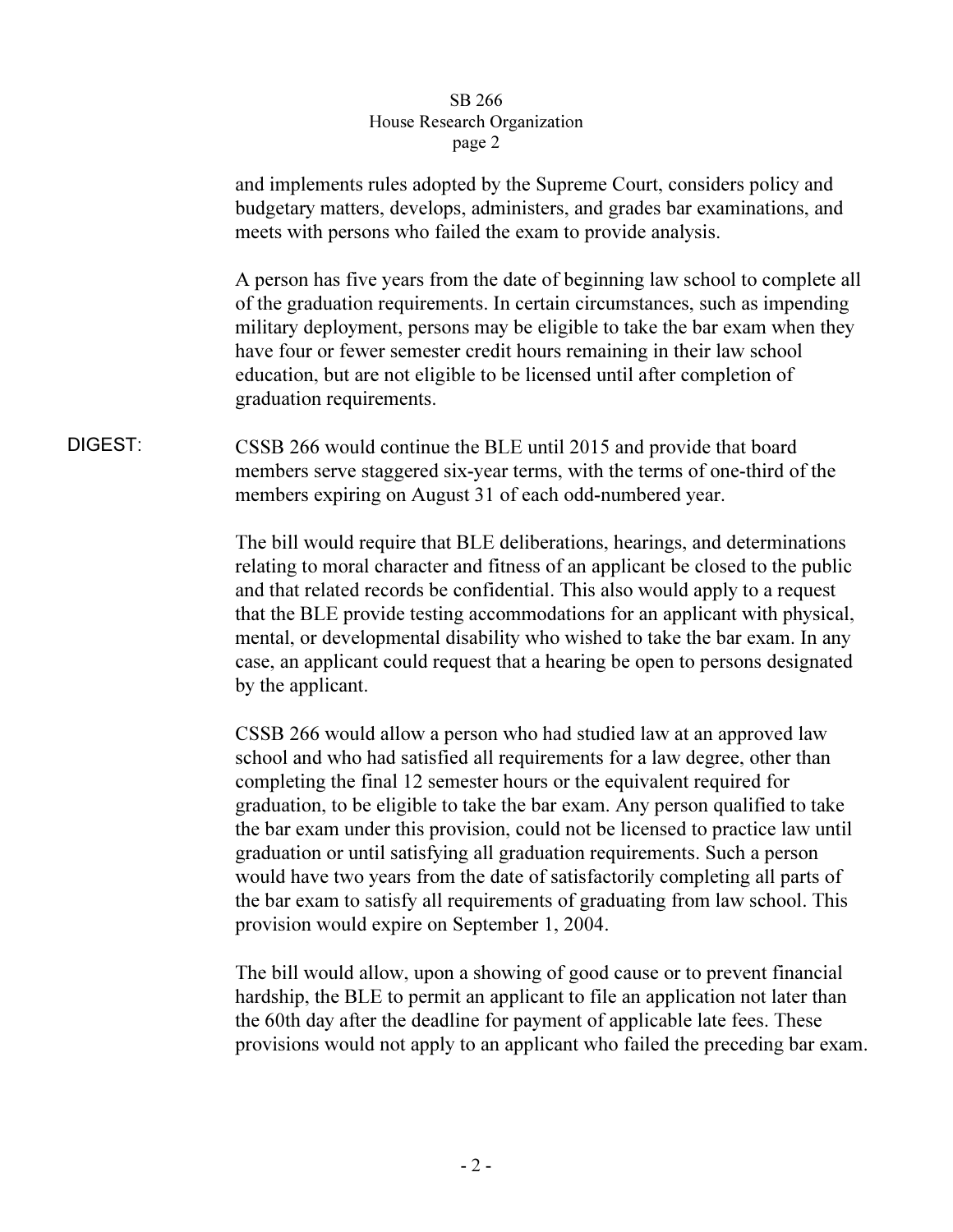## SB 266 House Research Organization page 3  $\mathbf{r}$   $\mathbf{r}$   $\mathbf{s}$   $\mathbf{r}$   $\mathbf{s}$

CSSB 266 would require the BLE to provide to a requesting law school for research purposes information on the results of the bar exam and identifying information of particular applicants on the examination, including results separated by sections of the exam and any relevant statistics. An applicant could request, prior to taking the bar exam, that the BLE not release this information. The information provided to the law school would be confidential and subject to any restrictions imposed by state or federal law.

The bill would require the BLE to compile a report indicating the number of applicants who fail the July 2004 bar examination. The BLE would aggregate the data by gender, ethnicity, and race. The report also would include an analysis of any identifiable causes of failure and recommendations to address the causes of failure. The BLE would deliver the report to the Legislature by December 31, 2004. This section would expire on January 1, 2005.

The bill would abolish the District Committee on Admissions and the District Committee on Investigation.

CSSB 266 would allow the BLE, on request, to coordinate with the State Bar to inform a member of the public whether a particular person held a probationary license, and would specify that the Supreme Court had the ultimate authority to define "chemical dependency."

The bill also would add standard sunset language governing conflicts of interest, training and removal of board members, separation of staff and policy functions, equal employment opportunity and policy, the state employee incentive program, technology policy, and information maintenance.

The bill would take effect on September 1, 2003.

SUPPORTERS SAY: CSSB 266 would continue the BLE until 2015 while clarifying and modernizing the laws that govern it.

> The bill would help law schools obtain bar exam data necessary to improve their curricula, thereby enabling them to produce better lawyers. Currently, law schools get information relating to their students' scores on the exam, but are not told which scores belong to which students. By requiring the BLE to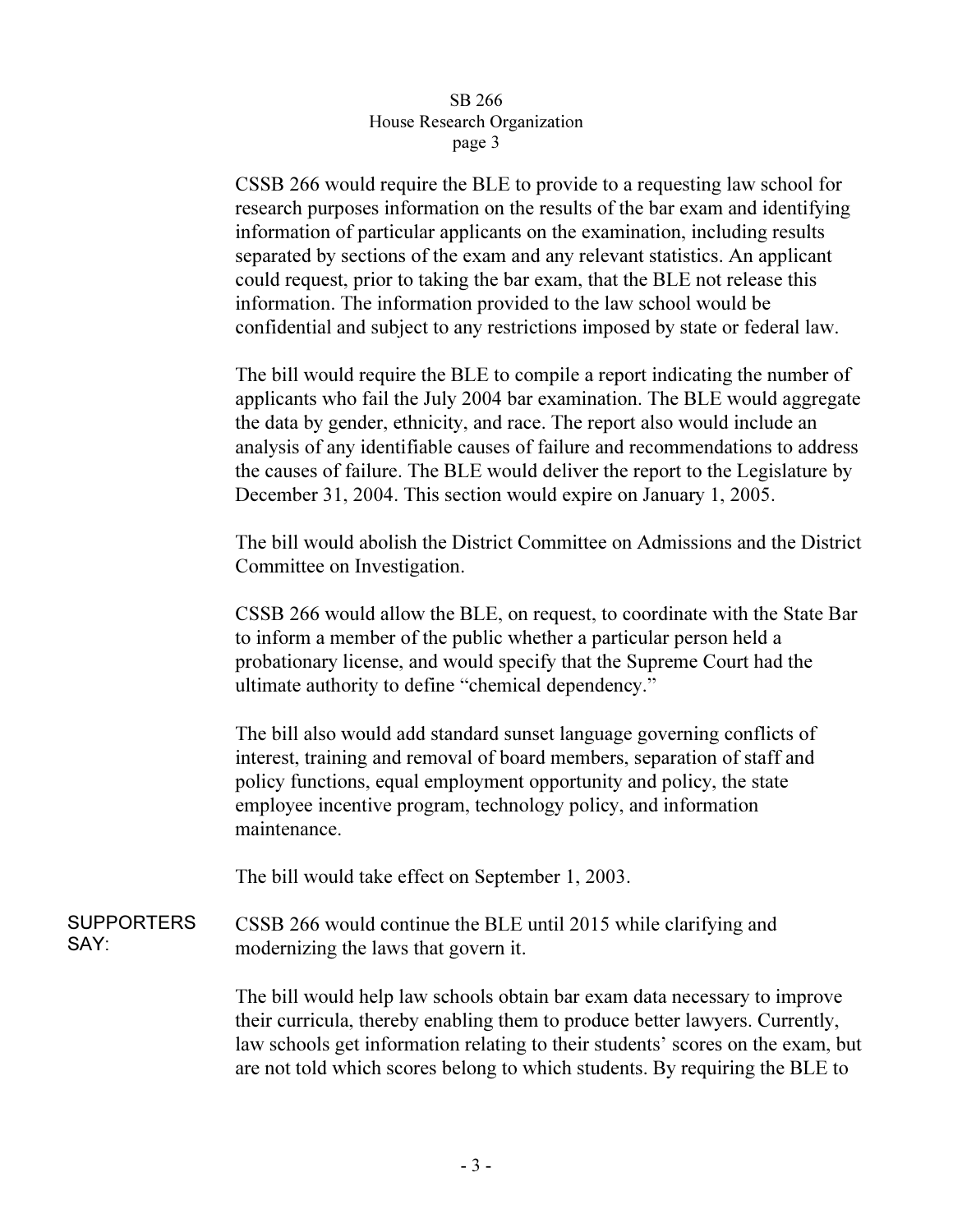## SB 266 House Research Organization page 4  $\mathbf{r}^{\mu}$ ge  $\mathbf{r}$

provide law schools information on which of their students failed the bar exam, schools could identify what course work the failing students took, how they studied, and any other factors that might have led them to not passing. This information would be an efficient means of helping law schools to improve their programs and would better allow schools to help these graduates to pass the bar exam the next time they took it. Because students could opt out of having their information released, and law schools and the BLE would be required to keep this information confidential, the bill would protect student's privacy rights. However, creating an opt-in provision for students would impose too great an administrative burden on the BLE.

Requiring the BLE to perform a statewide study of the bar results for the July 2004 exam would provide broad, impartial data to determine disparities of passage rates in various classes of individuals. The BLE is in the best position to provide a broad statewide report so that law schools could dig more into detail on these issues. Although this report could require the BLE to hire outside expertise, the benefit associated with obtaining information for this one-time report would outweigh any burden involved.

The bill would make it easier for those called for military duty to take the bar exam early. Current law requires law students to complete school within five years of starting, and allows only students who are within four semester credit hours of graduating to take the bar exam, which only helps students who attend schools on a quarter system. The bill would allow military personnel who were nearly finished with law school to take the bar exam before leaving for active duty and give them enough time when they returned to complete their educations and become licensed. This provision would be effective until September 1, 2004, to ensure that military personnel involved in current conflicts could benefit from this provision.

**OPPONENTS** SAY: By requiring the BLE to release student-specific bar exam results to law schools, this bill could raise privacy concerns. Rather than placing the burden on students to opt out of this system, the bill should allow BLE to release information only for students who specifically indicated their approval to participate.

> The BLE is in the business of administering and grading the bar exams, not performing broad-based analyses and recommendations on why a population